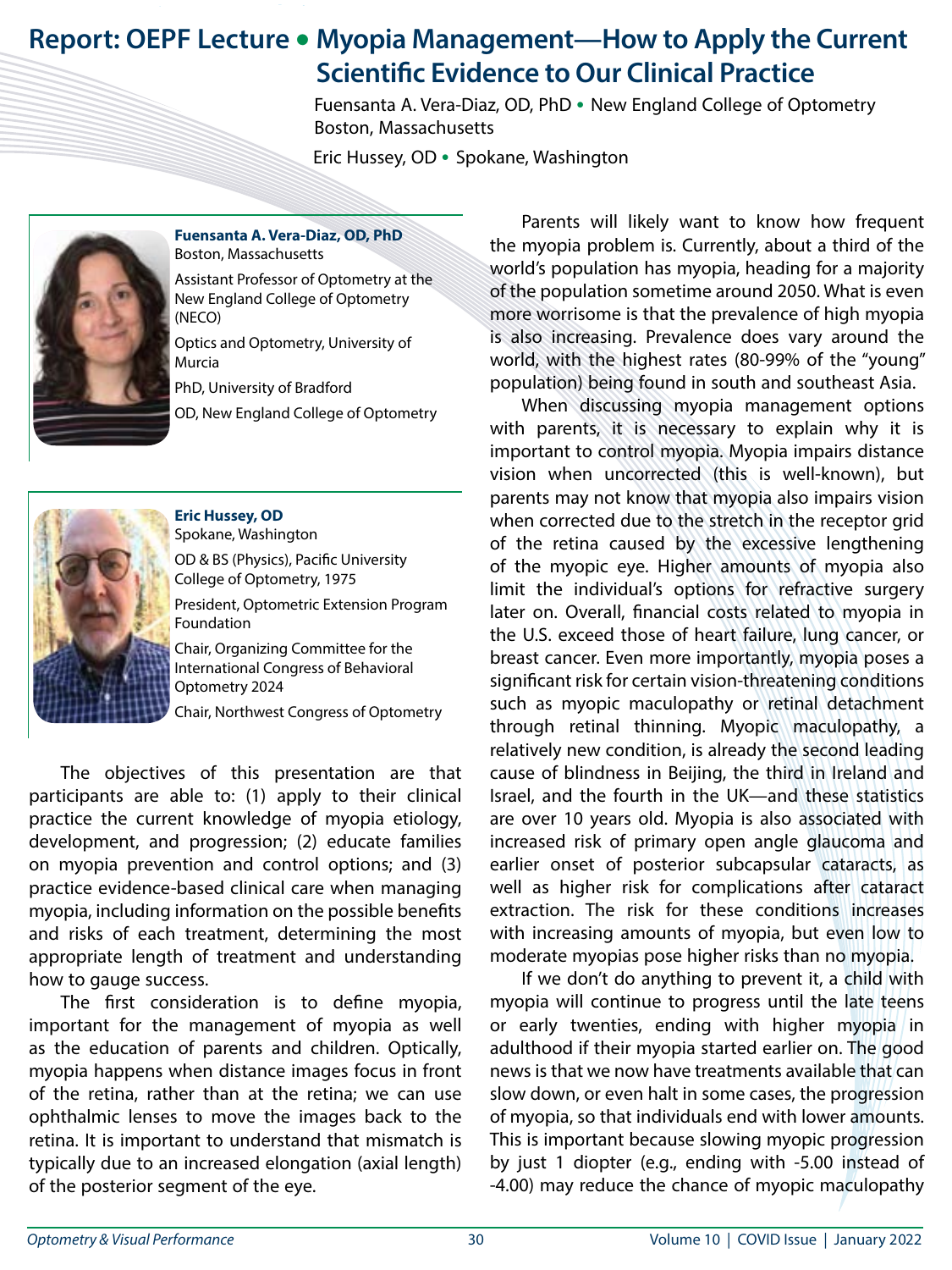by 40%, retinal detachment by 30%, and primary open angle glaucoma by 20%.

Another question from parents that we may be asked is why their child got myopia. The myopia epidemic has shifted the world's viewpoint to acceptance now that the etiology of myopia is primarily environmental. Genetic disposition comes into play but may account for less than 10% of the variability. The environmental view reflects Skeffington's work, as well as early 1970s literature on native populations. Environmental changes associated with increasing myopia involve urbanization and schooling. The effect of schooling can manifest as myopia, and high myopia prevalence is higher in stringent religious schools versus general schools. Also, an increased total number of years of school is associated with a higher prevalence of myopia (and high myopia). Although we are not certain of the exact mechanism of myopia development, we know that the lengthening of the eye during childhood is a visually guided process. The normal process of emmetropization aims to match the length of the eye with the power of its optical components. When the lengthening of the eye continues beyond emmetropia, children develop myopia. Normal visual stimulation is required for the eye to know when to stop growing; for example, children need to be exposed to retinal images that include details (i.e., high spatial frequencies) for the eye to interpret the stop-growth signals correctly, but more specific information on the aspects of the retinal image that are important in normal emmetropization is needed to understand this process. Visual stimulation regulates retinal neurotransmitters and growth factors, which then modulate the scleral matrix to allow or cause axial elongation, but the specific pathway of these signals is also not well understood. To study some of these questions, the New England College of Optometry's Children's Vision Lab is conducting an NIHsponsored study named PICNIC (Preventing myopia: Investigating Contributing factors to Nearsightedness In Children—neco.edu/PICNIC ).

We do not yet have all the answers as to how the visual environment affects emmetropization, but we know that schooling increases the risk of myopia development or progression, and conversely, outdoors time is protective against the development and likely the progression of myopia. Why is outdoors protective? The answer is likely related to light, but is it light intensity or spectral composition? Sunlight intensity is much higher than any indoor lights, but indoor lights are also much more limited in spectrum

than natural sunlight. Sunlight may also be important for its effect on the circadian rhythms, associated with eye growth rhythms, and may thereby alter postnatal growth regulation. The effect of vitamin D from sunlight exposure, increased depth of focus from pupil construction, and physical activity are not likely significant in this process. A factor independent of sunlight that may play a role is that the overall dioptric demand of outdoor environments is more distancefocused, so there is less dioptric variation across the visual scenes. Why is schooling and the associated near work a risk for myopia? Accommodative lag was suggested to be larger in myopes than in emmetropes, but the story seems more complicated; perhaps instability of accommodation is more important. The wider range of dioptric blur across the retina when we look up close may hinder the integration of signals across the retina; paracentral blur has been shown to be likely more important than central blur. Schooling, with the increased cognitive effort, also demands high levels of attention that favors central vision, decreasing peripheral and paracentral attention.

The next level of parental concern would be about treatment options. What options do we have for decreasing or preventing myopic progression in my child? Which option is best for my child? For each given treatment, do the potential benefits outweigh the risks? Should my child be treated if they only progress a little, or should they be treated only if progressing rapidly? Judging known risk factors, should my at-risk child be treated even prior to myopia being measurable? How will we determine success, and at what point should we stop the treatment?

First, prevention: a quick look at risk factors shows that parental myopia increases risk for myopia in children, as do decreased time outdoors and increased near work. Ethnicity also plays a role, with Asian children more likely to develop myopia than Caucasians. Refractive status measurements at young ages give us a good idea of where the child will end up; the risk of myopia is higher if at 6 years of age the child's hyperopia is less than +0.75 D. Given a higher risk profile, and understanding that outdoors time is protective against both development and progression of myopia, the first defense is to recommend that every child with or at risk for myopia spend more time outside: two or more hours per day. Near work considerations, such as moving viewing distances farther away and taking frequent breaks (every 20 to 30 minutes), are also helpful.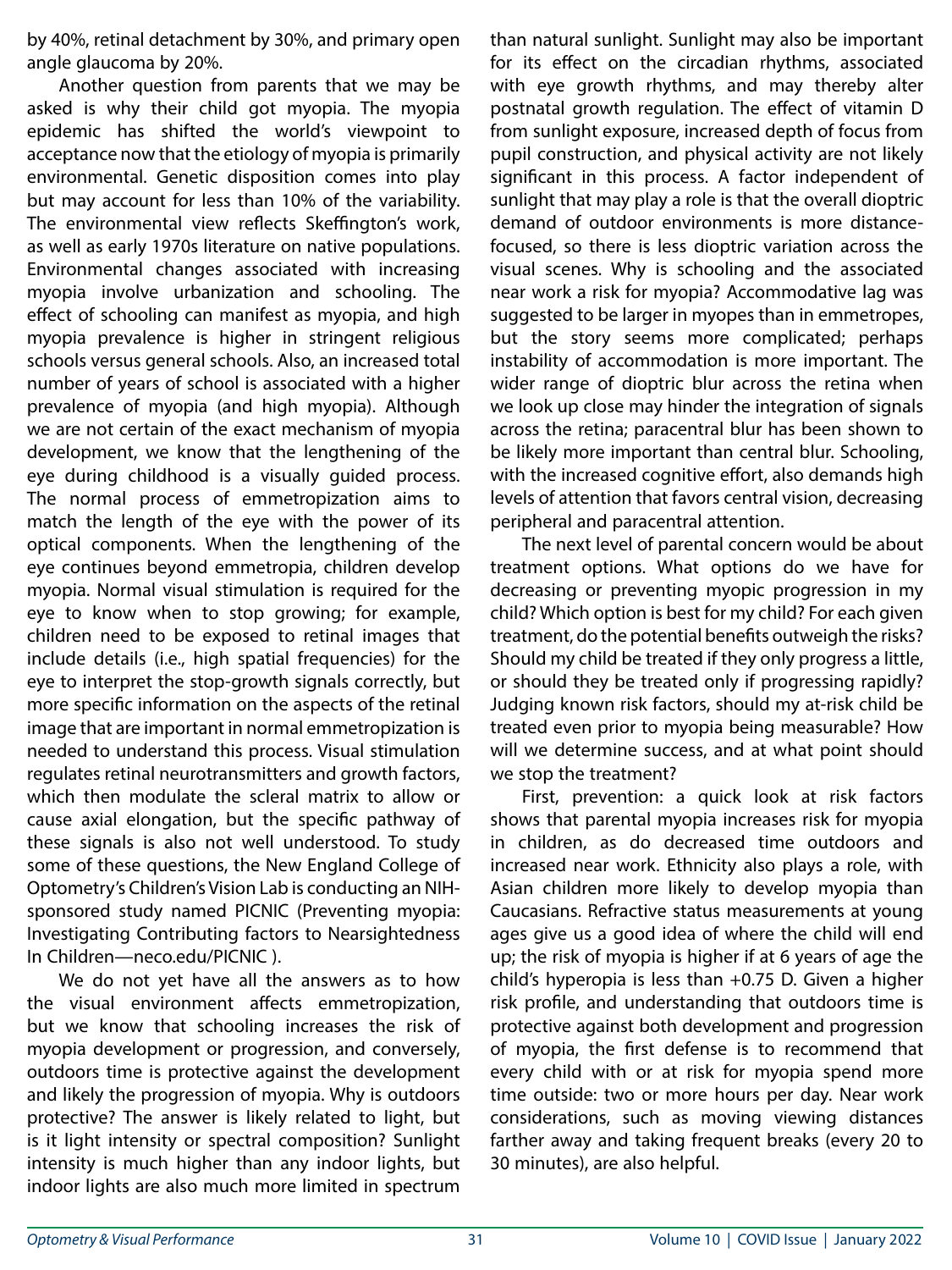The recommended treatment should reflect the child's visual makeup, including accommodation and binocularity, as well as the family's availability. Tests include questionnaires about outdoors time and near work, as well as a thorough history of lens wear and family history, careful refractive status determination with retinoscopy and frequent cycloplegia, and measures of pupil diameter, binocular vision, and accommodation tests. Axial length is important, albeit not necessary, to monitor the treatment's effectiveness, and corneal topography is necessary if orthokeratology is chosen. Informed consent is recommended since most of the treatments are not FDA approved specifically for myopia control.

Available treatments are either optical (specially designed glasses or contact lenses) or pharmacological. With any of these, it is important to consider carefully what is the optimal lens correction for the child. We should aim to correct accurately, with minimal to no undercorrection, but also not over-minusing.

Bifocal and progressive glasses have been used for myopia control for decades, but their benefit is rather limited. They are more effective in children with larger lags of accommodation (more than 0.75 D) and esophoria at near. Newer designs of spectacle lenses use variations on peripheral defocus or peripheral light scatter. Preliminary studies with these lenses have shown promising results, although they are not yet available in the U.S. Spectacles may be the simplest and most economic treatment for many families.

Two general types of contact lenses are used for myopia control: orthokeratology and multi-zone soft contact lenses. Orthokeratology has been used for decades to correct myopia temporarily by reshaping the cornea. This treatment has been shown to slow down the progression of myopia, and the excessive elongation of the eye, in most children. The mechanism is not fully understood, but it may involve decreasing peripheral hyperopic defocus, although it also changes the aberrations' profiles and the accommodation and convergence dynamics. It even works in high myopia, when myopia can only be partially corrected. This is the treatment that shows the largest effect in myopia studies, although the studies have limitations: mainly the difficulty of having a placebo control group. If a child is using orthokeratology for myopia control, axial length should be evaluated to determine whether the treatment is being successful. A clinical consideration with orthokeratology includes the understanding that both the child and the family need to be willing and able to deal with contact lenses. The child's motivation is the number one factor for success! Orthokeratology

can be an appealing treatment to children because they no longer need to wear glasses. It is also appealing to parents because the child only uses the lenses at night, when at home. Correctly fitting and centering the lenses is important for success. Associated risks include infectious keratitis (similar to other types of contact lenses), endothelial changes, and microvascular complications. Clinical trials are ongoing on combinations of orthokeratology with low-dose atropine.

Multi-zone soft contact lenses, either standard center-distance multifocal soft contact lenses or special designs such as MiSight lenses, also show benefit in slowing the progression of myopia. The presumed mechanism is also that peripheral hyperopic blur may be the driving factor in myopia, and the paracentral add power changes that peripheral defocus to myopic. But more evidence is needed; the full mechanism of myopic progression is probably more complex and includes other higher-order aberrations, binocular vision, and accommodation. Clinical considerations, as with orthokeratology, include that both the child and family need to be ready for wearing and adequately caring for contact lenses. Studies have shown that children have fewer complications than adults when using contact lenses.

A number of pharmacological treatments have been tried to slow down the progression of myopia. Atropine, a non-selective muscarinic antagonist, has shown effective results, although with varied degrees of success among different studies. There is still controversy regarding which dose is optimal and whether we should individualize the dose depending on the age and progression of the child. Higher doses may have greater risk for rebound effects, and lower doses may be more beneficial long-term. Currently, low doses of 0.01%, 0.02%, and 0.05% are typically used. Additionally, it is unclear whether the effect is as positive in controlling the lengthening of the eye, which is the goal of myopia control, as it is in controlling the progression of myopia in diopters. The mechanism for atropine's effect in myopia control does not seem to be paralysis of accommodation. The inner retina has been suggested as the area of action, although this is yet to be determined, and some involvement of the accommodative system is plausible given the differences found between diopters and the axial length effect. Questions remain as to whether atropine use is appropriate for pre-myopes. The clinical considerations include possible short-term side effects of photophobia and near blur, although these are rare, and if they occur typically go away after